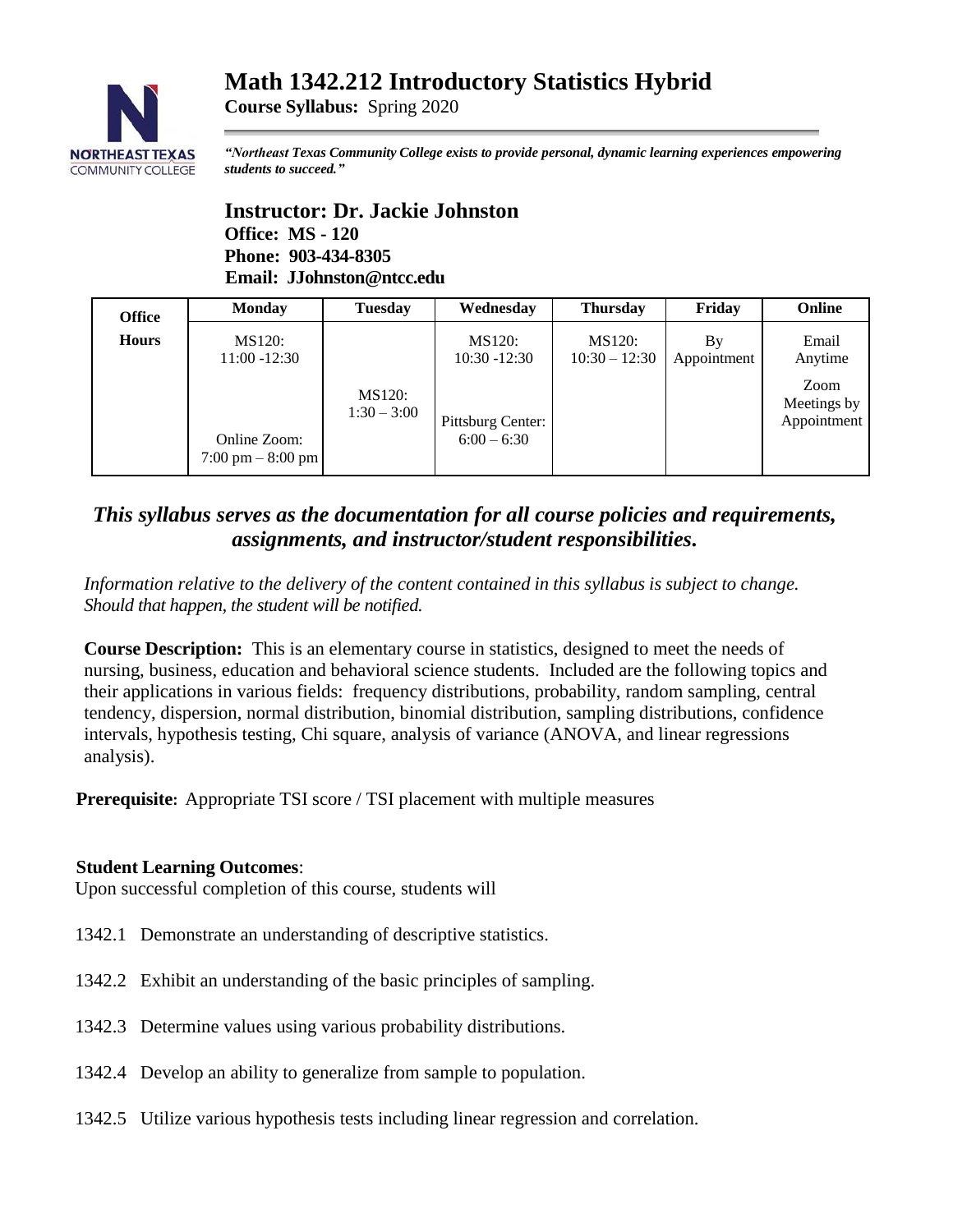### **Core Curriculum Purpose and Objectives:**

Through the core curriculum, students will gain a foundation of knowledge of human cultures and the physical and natural world; develop principles of personal and social responsibility for living in a diverse world; and advance intellectual and practical skills that are essential for all learning.

Courses in the foundation area of mathematics focus on quantitative literacy in logic, patterns, and relationships. In addition, these courses involve the understanding of key mathematical concepts and the application of appropriate quantitative tools to everyday experience.

### **College Student Learning Outcomes:**

```
Critical Thinking Skills
```
**CT.1** Students will demonstrate the ability to 1) analyze complex issues, 2) synthesize information, and 3) evaluate the logic, validity, and relevance of data.

## Communication Skills

**CS.1** Students will effectively develop, interpret and express ideas through written communication.

#### Empirical and Quantitative Skills

**EQS.1** Students will manipulate numerical data or observable facts by organizing and converting relevant information into mathematical or empirical form

**EQS.2** Students will analyze numerical data or observable facts by processing information with correct calculations, explicit notations, and appropriate technology.

**EQS.3** Students will draw informed conclusions from numerical data or observable facts that are accurate, complete, and relevant to the investigation.

## **Evaluation/Grading Policy:**

A series of online Blackboard and in-class engagement opportunities including in-class assignments, discussion forums, drop-box assignment(s), and/or online homework problems (MyOpenMath) will be worth 40% of your final grade. A Midterm and Final Exam will contribute to 60% of the final grade.

Homework via MOM is graded when submitted. Other assignments including the Midterm and Final Exams are graded within 72 hours **after** the due date.

| Midterm Exam                      | 30%  | 150 points | " $A$ "                     | $90 - 100\%$ | $450 - 500$ points |
|-----------------------------------|------|------------|-----------------------------|--------------|--------------------|
| Homework/Classroom Engagement 40% |      | 200 points | " $B$ "                     | $80 - 89%$   | $400 - 449$ points |
| Final Exam                        | 30%  | 150 points | $\lq\lq\lq\lq\lq\lq\lq\lq$  | $70 - 79%$   | $350 - 399$ points |
| Total:                            | 100% | 500 points | $\mathrm{``D''}$            | $60 - 69%$   | $300 - 349$ points |
|                                   |      |            | $\mathfrak{c}_{\mathbf{F}}$ | Below 60%    | Below 300 pts      |

Make-up exams will not be given unless the student has coordinated with the instructor prior to the exam. Late work for whatever reason will incur a penalty unless otherwise indicated by the instructor.

## **Required Instructional Materials:**

Good news: your textbook for this class is available for free online, in web view and PDF format! You can also purchase a print version, if you prefer, via the campus bookstore or from OpenStax on Amazon.com. The free PDF format is available in your Blackboard course.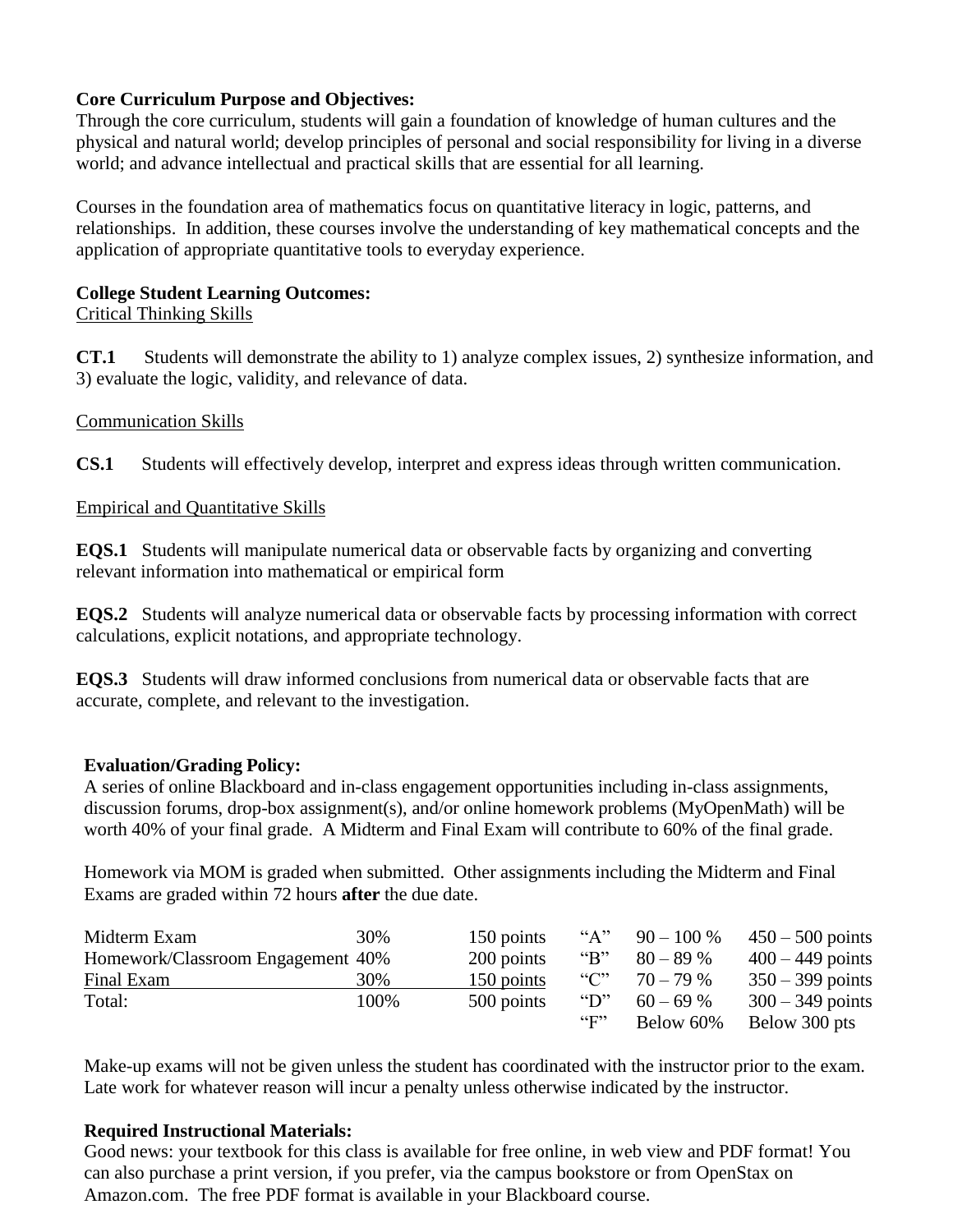You can use whichever formats you want. Web view is recommended -- the responsive design works seamlessly on any device. If you buy on Amazon, make sure you use the link on your book page on openstax.org so you get the official OpenStax print version. (Simple printouts sold by third parties on Amazon are not verifiable and not as high-quality.)

Introductory Statistics by OpenStax is licensed under the Creative Commons Attribution License v4.0



**Publisher**: OpenStax **Date:** 2018

**ISBN Number:**  Print: ISBN-10: 1-938168-20-8 Digital: ISBN-10: 1-947172-05-0 **[www.openstax.org/details/introductory-statistics](http://www.openstax.org/details/introductory-statistics)**

**Note:** The NTCC Bookstore link is at [www.ntcc.edu.](http://www.ntcc.edu/)

#### **Optional Instructional Materials:**

Print copy of the textbook is highly recommended. Research indicates that students learn more and retain it longer from hard copy text.

#### **Minimum Technology Requirements:**

Graphing Calculator is required. TI-83/84 is preferred. A free online TI-83 will be available in Blackboard for PCs.

Below are some technical requirements for using Blackboard that will help your experience in this course.

You will see the NTCC Tech Support email address and phone number below. Please contact them if you run into any technical problems during the semester. Please let your instructor know you are having difficulties as well.

If you need further NTCC technical support services, please contact Austin Baker or Mary Lou Pemberton at:

abaker@ntcc.edu or 903-434-8279 mpemberton@ntcc.edu or 903-434-8270

Blackboard will work on both a Mac and a PC. (Chrome Books are known to have issues with Blackboard.) It is best to access Blackboard through Fire-Fox or Chrome as your web browser. If you have trouble with any of the activities working properly, you might change your web browser as your first solution. The Default Browser in Windows 10 is Edge. This browser does not do well with Blackboard! If you will go to Windows Accessories you will find Internet Explorer still on your computer but is not your default browser. If you have any difficulties navigating with Edge, close it and go to Internet Explorer.

You can download Blackboard Student for your smart phone from the Play store or the App store**.**

More information is available for Technology Requirements and Support under the **Student Resources** – [Technical Support Tab in Blackboard.](https://blackboard.ntcc.edu/webapps/portal/execute/tabs/tabAction?tabId=_14_1&tab_tab_group_id=_15_1)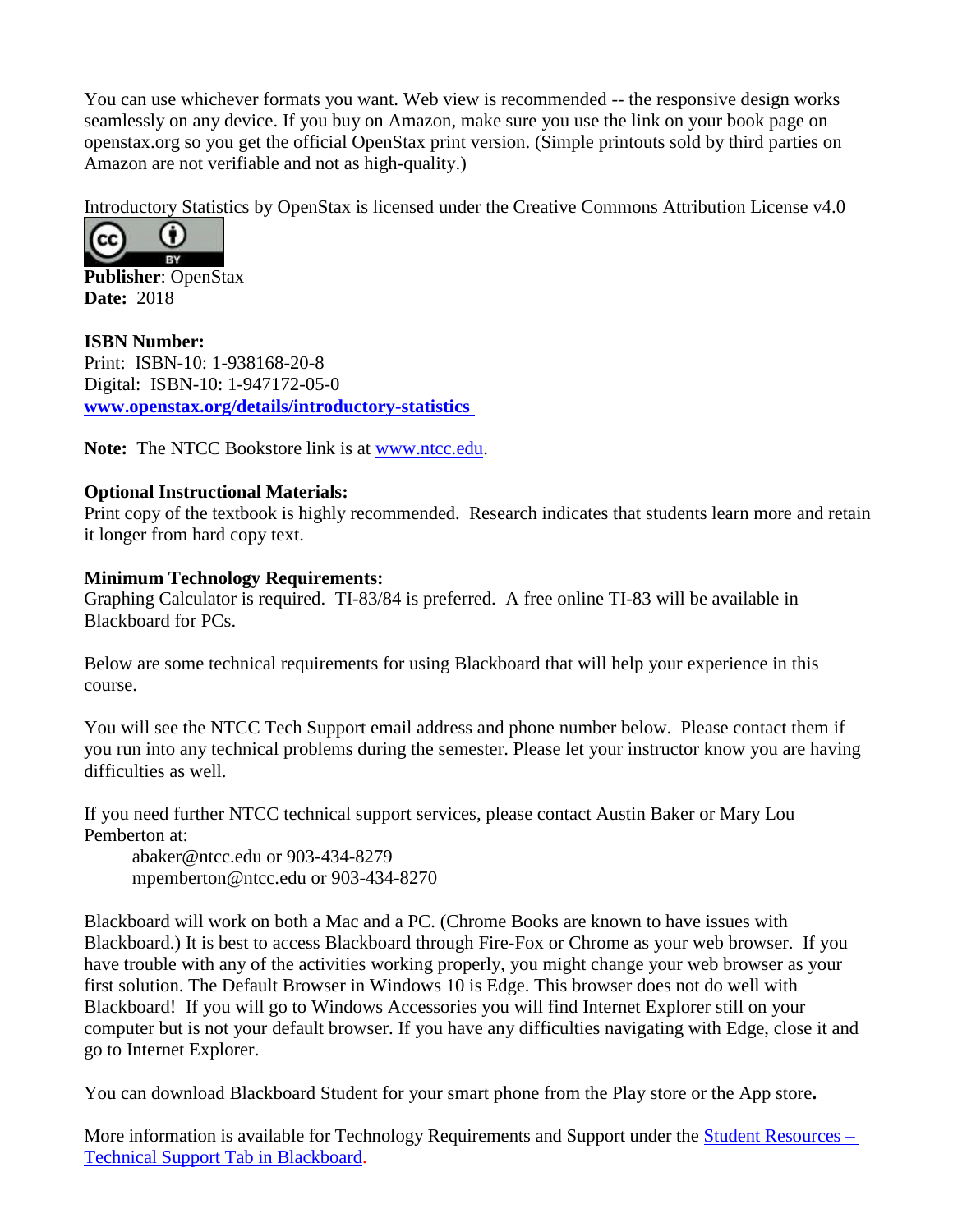## **Required Computer Literacy Skills:**

As a hybrid student you will have a much different "classroom" experience than a traditional student. In order to ensure that you are fully prepared for your online part of the course, following is a list of expectations and requirements: Students in a hybrid and/or on-line program should be comfortable with and possess the following skill sets:

- 1. Self-discipline
- 2. Problem solving skills
- 3. Critical thinking skills
- 4. Enjoy communication in the written word

As part of your online experience, you can expect to utilize a variety of technology mediums as part of your curriculum:

- 1. Communicate via email including sending attachments
- 2. Navigate the World Wide Web using a Web browser such as Internet Explorer
- 3. Use office applications such as Microsoft Office (or similar) to create documents
- 4. Be willing to learn how to communicate using a discussion board and upload assignments to a classroom Web site
- 5. Be comfortable uploading and downloading saved files
- 6. Have easy access to the Internet
- 7. Navigate Blackboard, including using the email component within Blackboard. Instructions and tutorials for this are provided in your course.

For more information or technical assistance on using the Learning Management System, please refer to the Home Page, Orientation Module, in the important technical requirement, information and support folder in Blackboard.

#### **Course Structure and Overview:**

This is a sixteen-week hybrid course where students are required to access graded activities on the Blackboard Learning Management System. A typical class involves general participation by all members in discussions regarding mathematical principles and procedures being studied. Students are required to complete online homework, as well as other assignments. It is very important students keep up with course materials and assignments. Students are expected to watch instructional videos, read course textbook, and complete online assignments located in the Learning Management System, Blackboard by due dates.

#### **Communications:**

Emails and phone messages will be responded to with 24 hours. If you do not receive a response within 24 hours, then the email or phone message was not received. Posts in the Discussion Forum "Questions, Comments, and/or Concerns?" will be monitored by the instructor. Responses by the instructor will be within 72 hours of post. Students are expected to abide by Netiquette rules when communicating online. See this link for details: [Netiquette Rules.](http://www.albion.com/netiquette/corerules.html)

The college's official means of communication is via your campus email address. I will use your campus email address and Blackboard to communicate with you outside of class. Make sure you keep your campus email cleaned out and below the limit so you can receive important messages.

#### **Institutional/Course Policy**:

 No late work will be accepted without prior approval by the instructor. Students are always expected to be respectful toward classmates and professor! Review Student Conduct in the Student Handbook. It is the student's responsibility to check Blackboard for important information/announcements regarding the course. Students should be working on course material via Blackboard every week. Do not wait until the last minute to complete and submit assignments in case of technology issues.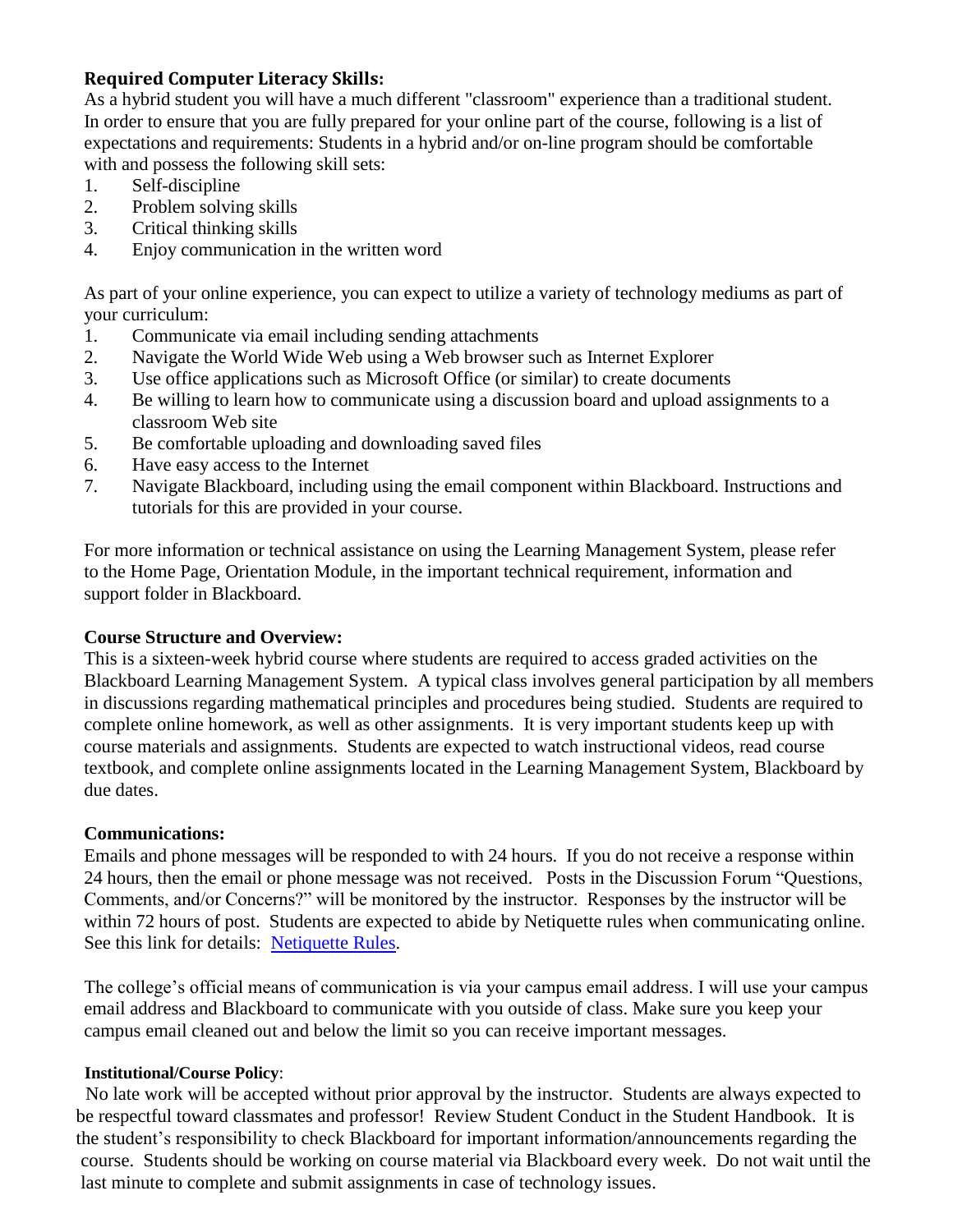#### **NTCC Academic Honesty/Ethics Statement:**

NTCC upholds the highest standards of academic integrity. The college expects all students to engage in their academic pursuits in an honest manner that is beyond reproach using their intellect and resources designated as allowable by the course instructor. Students are responsible for addressing questions about allowable resources with the course instructor. Academic dishonesty such as cheating, plagiarism, and collusion is unacceptable and may result in disciplinary action. This course will follow the NTCC Academic Honesty and Academic Ethics policies stated in the Student Handbook. Refer to the student handbook for more information on these subjects.

#### **ADA Statement:**

It is the policy of NTCC to provide reasonable accommodations for qualified individuals who are students with disabilities. This College will adhere to all applicable federal, state, and local laws, regulations, and guidelines with respect to providing reasonable accommodations as required to afford equal educational opportunity. It is the student's responsibility to request accommodations. An appointment can be made with the Academic Advisor/Coordinator of Special Populations located in Student Services and can be reached at 903-434-8264. For more information and to obtain a copy of the Request for Accommodations, please refer to the special populations page on the NTCC websit[e.](about:blank) 

#### **Family Educational Rights and Privacy Act (FERPA)**:

The Family Educational Rights and Privacy Act (FERPA) is a federal law that protects the privacy of student education records. The law applies to all schools that receive funds under an applicable program of the U.S. Department of Education. FERPA gives parents certain rights with respect to their children's educational records. These rights transfer to the student when he or she attends a school beyond the high school level. Students to whom the rights have transferred are considered "eligible students." In essence, a parent has no legal right to obtain information concerning the child's college records without the written consent of the student. In compliance with FERPA, information classified as "directory information" may be released to the general public without the written consent of the student unless the student makes a request in writing. Directory information is defined as: the student's name, permanent address and/or local address, telephone listing, dates of attendance, most recent previous education institution attended, other information including major, field of study, degrees, awards received, and participation in officially recognized activities/sports.

#### **Tentative Course Timeline (\*note\* instructor reserves the right to adjust this) timeline at any point in the term.**

| Weeks                       | <b>Topics</b>                         | <b>Assignments</b>                                                                      | <b>Due Dates</b> |
|-----------------------------|---------------------------------------|-----------------------------------------------------------------------------------------|------------------|
|                             |                                       |                                                                                         |                  |
| Week 1: $1/21/20 - 1/27/20$ | Orientation                           | Read through orientation module $\&$<br>complete Syllabus<br>Acknowledgement Agreement. | 1/29/20          |
| Week 2: $1/28/20 - 2/3/20$  | Sections: $1.1 - 1.4$ , 2.1<br>$-2.2$ | Read textbook & watch section<br>videos.                                                | 2/5/20           |
|                             |                                       | Work on MyOpenMath HW<br>assigned.                                                      | 3/9/20           |
| Week 3: $2/4/20 - 2/10/20$  | Sections: $2.3 - 2.7$                 | Read textbook & watch section<br>videos,                                                | 2/12/20          |
|                             |                                       | Work on MyOpenMath HW<br>assigned.                                                      | 3/11/20          |

Course Schedule: (Subject to Change)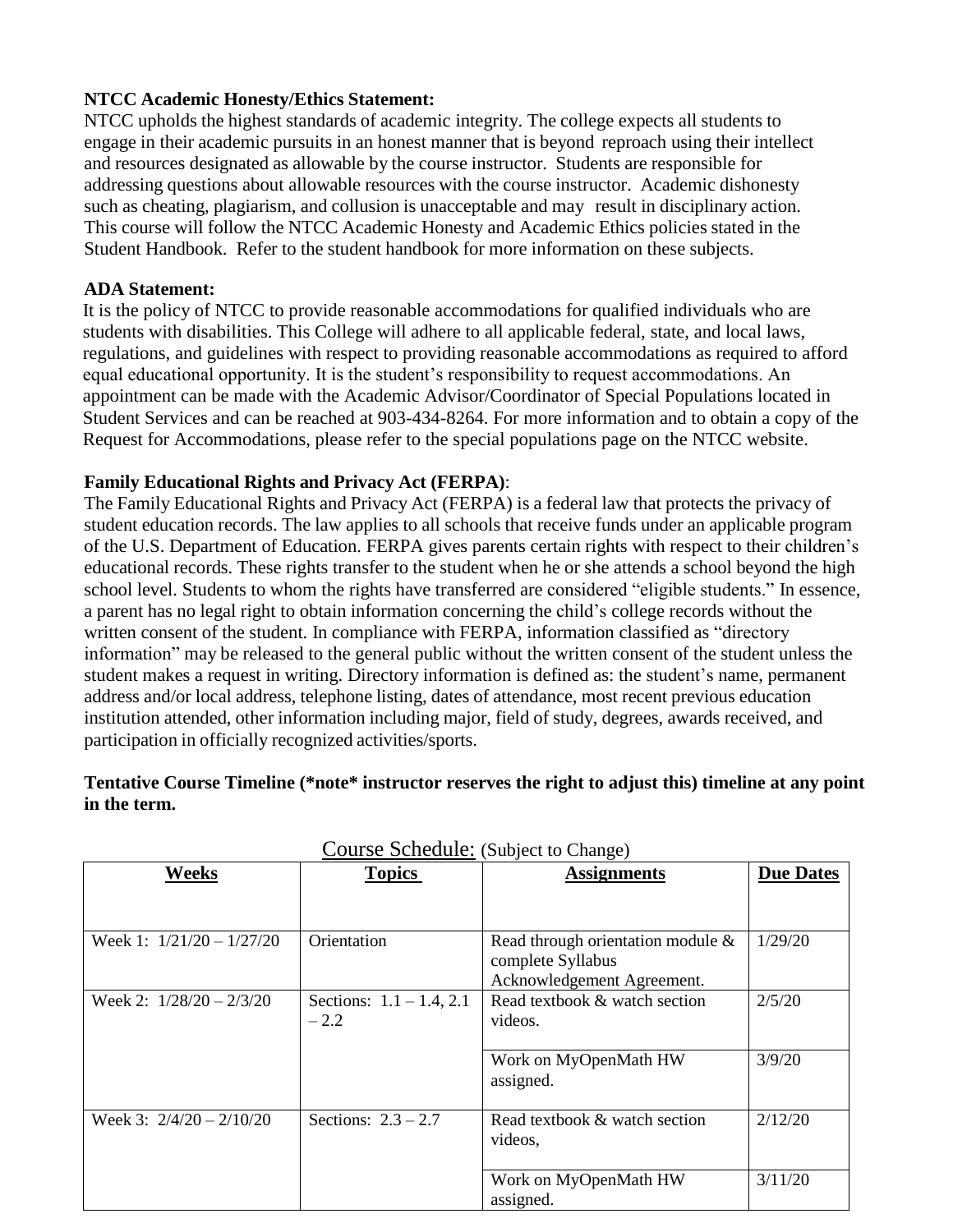| Week 4: $2/11/20 - 2/17/20$              | Sections $4.1 - 4.3$                          | Read textbook & watch section<br>videos.            | 2/19/20              |  |
|------------------------------------------|-----------------------------------------------|-----------------------------------------------------|----------------------|--|
|                                          |                                               | Work on MyOpenMath HW<br>assigned.                  | 3/11/20              |  |
| Week 5: $2/18/20 - 2/24/23$              | Sections 5.1 & 5.4                            | Read textbook & watch section<br>videos.            | 2/26/20              |  |
|                                          |                                               | Work on MyOpenMath HW<br>assigned.                  | 3/11/20              |  |
| Week 6: $2/25/20 - 3/2/20$               | <b>Review for Midterm</b><br>Exam.            | Read textbook & watch section<br>videos.            | 3/4/20               |  |
|                                          |                                               | Work on MyOpenMath HW<br>assigned.                  | $\frac{1}{3}$ /11/20 |  |
| Week 7: $3/3/20 - 3/9/20$                | Covering all sections<br>from Week 1 through  | Midterm Exam will be in-class,<br>Tuesday, 3/10/20. | 3/12/20              |  |
|                                          | Week 6.                                       | <b>Complete all assigned</b><br>MyOpenMath HW.      |                      |  |
| Week 8: $3/10/20 - 3/15/20$<br>& 3/23/20 | Spring Break: 3/16/20                         | Read textbook & watch section<br>videos.            | 3/25/20              |  |
|                                          | through $3/22/20$                             | Work on assigned MyOpenMath<br>HW.                  | 5/13/20              |  |
| Week 9: $3/24/20 - 3/30/20$              | Sections $6.1 - 6.2$                          | Read textbook & watch section<br>videos.            | 4/1/20               |  |
|                                          |                                               | Work on assigned MyOpenMath<br>HW.                  | 5/13/20              |  |
| Week 10: $3/31/20 - 4/6/20$              | Sections 7.2 & 7.3                            | Read textbook & watch section<br>videos.            | 4/8/20               |  |
|                                          |                                               | Work on assigned MyOpenMath<br>HW.                  | 5/13/20              |  |
| Week 11: 4/7/20 - 4/13/20                | Sections $8.1 - 8.3$<br>(Last day to          | Read textbook & watch section<br>videos.            | 4/15/20              |  |
|                                          | Withdraw with a<br>Grade of "W" is<br>4/9/20. | Work on assigned MyOpenMath<br>HW.                  | 5/13/20              |  |
| Week 12: $4/14/20 - 4/20/20$             | Sections $9.1 - 9.2$                          | Read textbook & watch section<br>videos.            | 4/22/20              |  |
|                                          |                                               | Work on assigned MyOpenMath<br>HW.                  | 5/13/20              |  |
| Week 13: $4/21/20 - 4/27/20$             | Sections $9.3 - 9.5$                          | Read textbook & watch section<br>videos.            | 4/29/20              |  |